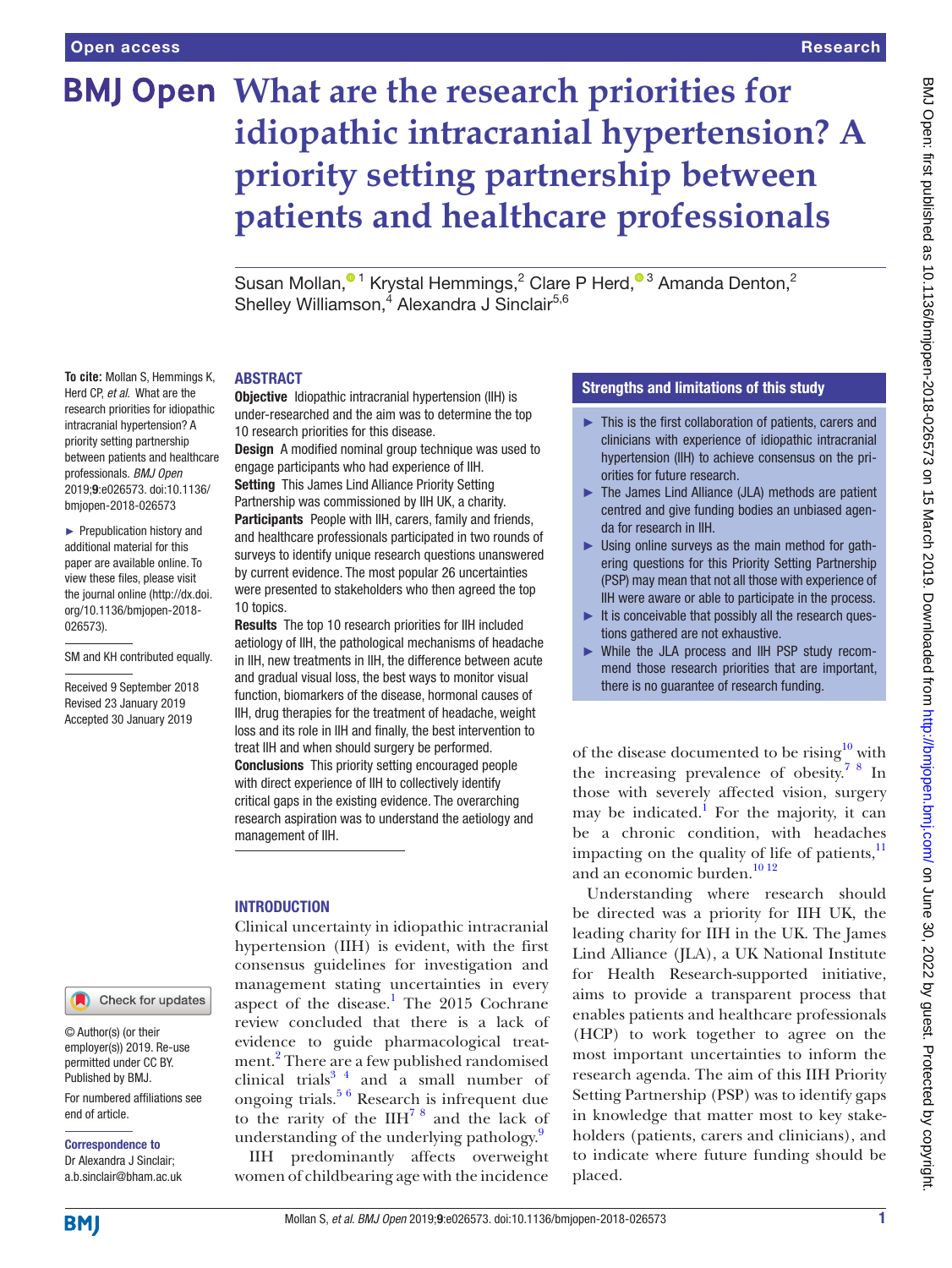

Figure 1 Consort diagram and details of the JLA IIH PSP. IIH, idiopathic intracranial hypertension; JLA, James Lind Alliance; PSP, Priority Setting Partnership.

#### **METHODS** IIH PSP process

The University of Birmingham, UK, acted as an academic partner to the IIH PSP and the process was led by the IIH UK research representative, in collaboration with the JLA ([www.jla.nihr.ac.uk](http://www.jla.nihr.ac.uk)). A steering group with representation from IIH UK, patients and all the major specialities associated with IIH plus an independent information specialist oversaw the process (online [supplementary](https://dx.doi.org/10.1136/bmjopen-2018-026573) [table 1\)](https://dx.doi.org/10.1136/bmjopen-2018-026573). In February 2017, key organisations accepted the invitation to become partners. They included Association of British Neurologists, British Association for the Study of Headache, British and Irish Orthoptic Society, Fight for Sight, The Royal College of Ophthalmologists, Society of British Neurological Surgeons cerebrospinal fluid (CSF) group, Shine, Neurological Alliance and The United Kingdom Neuro-Ophthalmology Special Interest Group (online [supplementary table 2](https://dx.doi.org/10.1136/bmjopen-2018-026573)). The PSP stages were broadly based on the four-step process developed by the JLA [\(figure](#page-1-0) 1). $^{13}$ 

<span id="page-1-0"></span>This PSP was concerned with adult IIH only and any responses exclusively relating to children were excluded. There was limited funding for the project, and including the paediatric population would have required funding for two different work streams. It is well documented the expectantly different phenotype between adult and those prepubescent children with IIH.<sup>14</sup> However, responses were not limited by those who submitted and hence, those with children with IIH are likely to be included. Indeed, at the final stakeholder meeting, there was representation from carers of children with IIH. Responses concerning the classification of the disease, healthcare funding/entitlements or statements without a discernible question were excluded.

The prioritisation survey questions were constructed (online [supplementary table 2](https://dx.doi.org/10.1136/bmjopen-2018-026573)) by the steering group, aided by the first guidelines in IIH where uncertainties exist around the diagnosis, investigation and management.<sup>1</sup> This first survey was advertised by partners (online [supplementary table 3](https://dx.doi.org/10.1136/bmjopen-2018-026573)), IIH UK and steering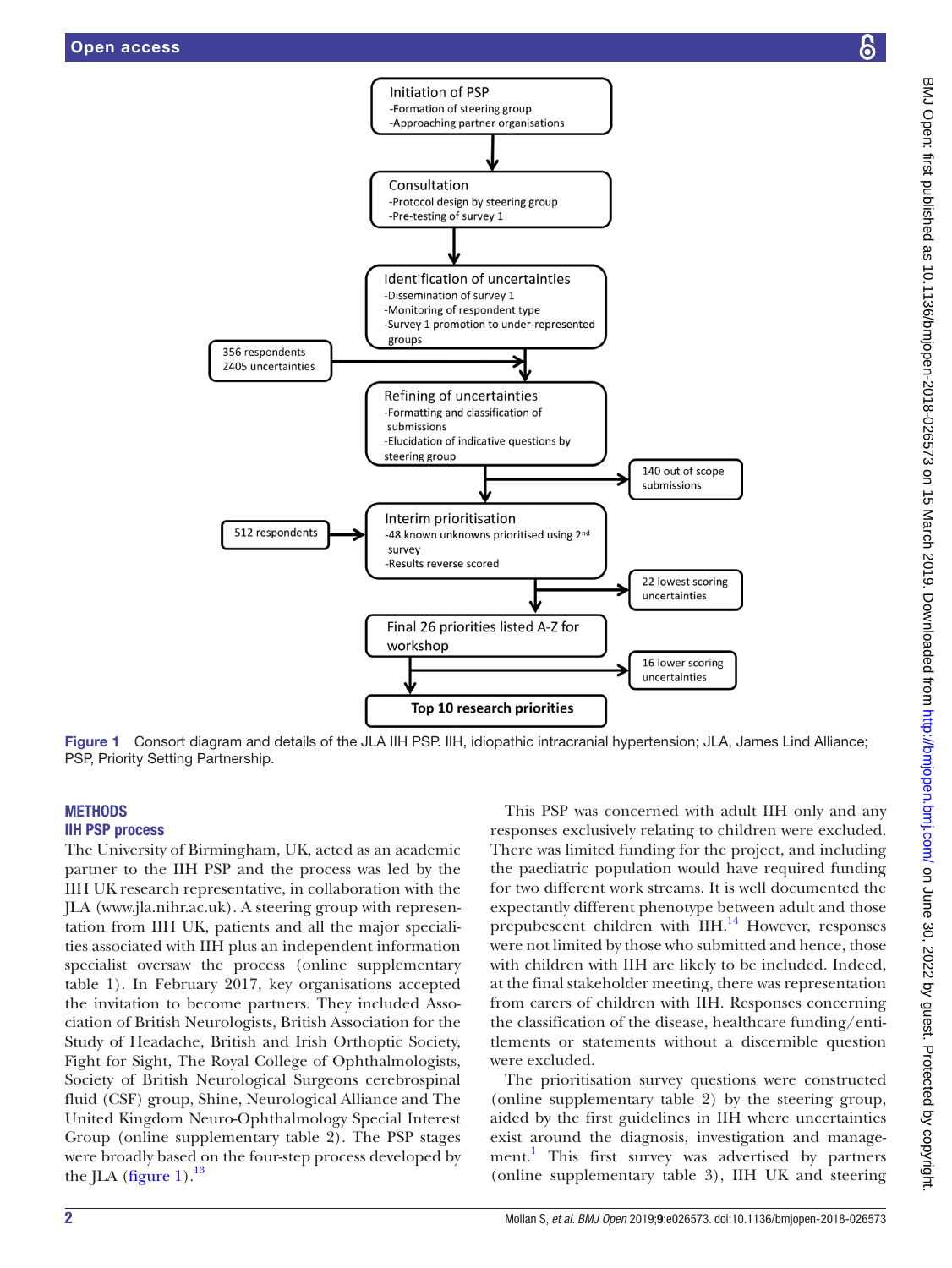## **IDIOPATHIC INTRACRANIAL HYPERTENSION PRIORITY SETTING PARTNERSHIP**

#### **Top 10 Priorities for IIH Research**



<span id="page-2-0"></span>Figure 2 Final top 10 ranked uncertainties for concerning the treatment and management of people with idiopathic intracranial hypertension (IIH).

group members. All responses were refined to understandable 'uncertainties' with the exception of those considered to be 'out of scope'. These were categorised using the UK Clinical Research Collaboration Health Research Classification System, sorted into themes and then formulated into indicative questions by steering group members, working in groups with at least one HCP and one patient representative. A literature search was conducted with the electronic databases, CENTRAL, Embase and MEDLINE, searched from inception to March 2018 for systematic reviews using strategies based on those used by Piper *et al*. [2](#page-4-1) The 'known knowns' with reference to the appropriate literature and duplicate questions were removed. Questions were amalgamated when practical to do so. The long list was then verified by the PSP lead and discussions were held with the wider steering group if disagreements occurred.

The known unknowns were then used for the interim survey. Respondents ranked the questions, returning their top 10. The rankings were reverse scored and the total scores for the two groups, individuals with IIH, friends or carers, and HCP, were calculated separately to ensure an equal weighting. The most popular 26 questions were then taken forward, which included the top 10 for both groups, to the final workshop, with the aim of

consensus on the top 10 priorities. $13$  Data relating to the PSP are available on reasonable request to IIH UK ([www.](http://www.iih.org.uk) [iih.org.uk](http://www.iih.org.uk)).

#### Patient and public involvement

This research priority partnership was established by IIH UK, a charity that is run by carers and people with IIH. At each stage of the JLA process, patients and carers were equal collaborators in the design and decisions including the survey design and piloting, survey participation and the final workshop. They disseminated the surveys on the charity website and via social media. All participants were able to indicate a desire for further involvement and information about the results.

#### **RESULTS**

The prioritisation survey generated 356 responses [\(figure](#page-1-0) 1). Demographic data for those with IIH is provided in online [supplementary table 4](https://dx.doi.org/10.1136/bmjopen-2018-026573) and details of HCP specialisms in online [supplementary table 5.](https://dx.doi.org/10.1136/bmjopen-2018-026573) Of the 2405 generated uncertainties, 140 were out of scope. The resulting 2265 were grouped into 64 indicative questions. Sixteen were deemed to be already known or unanswerable by research, leaving 48 questions for presentation in the interim survey. Responses from 512 people were collected in a ratio of 4:1 people with IIH, friends and carers to HCP.

A final list of 26 prioritised questions was generated from the analysis of the interim survey, which included the top 10 for both groups (online [supplementary table 6\)](https://dx.doi.org/10.1136/bmjopen-2018-026573). The most common themes from non-HPC (healthcare professional) were why the disease develops and progresses, hormonal causes and female predominance and the conditions associated with IIH. For HCP education, the utility of biomarkers and biological mechanisms of headache were the most common. At the consensus workshop, the top 10 priorities were agreed [\(figure](#page-2-0) 2; online [supple](https://dx.doi.org/10.1136/bmjopen-2018-026573)[mentary table 7\)](https://dx.doi.org/10.1136/bmjopen-2018-026573).

### **DISCUSSION**

Understanding the most relevant research projects to fund can be challenging. It is imperative that the topics identified in a disease area have the utmost relevance to patients affected by the disease and recognised by clinicians that have a clear understanding of the clinical entity. We have undertaken a JLA PSP to establish the top 10 research areas for IIH.

The IIH JLA PSP was funded by IIH UK and set up those who have an active collaboration to improve care for people with  $I\rightarrow I^{15}$  The principles and structured process outlined by the JLA was adhered to steadfastly throughout.<sup>13</sup> All data was maintained in a manner that could be tracked back at any point to the original questions and demographic source; this provided transparency.

A major challenge for the IIH PSP steering group was to engage all the relevant HCP (namely, neurologists,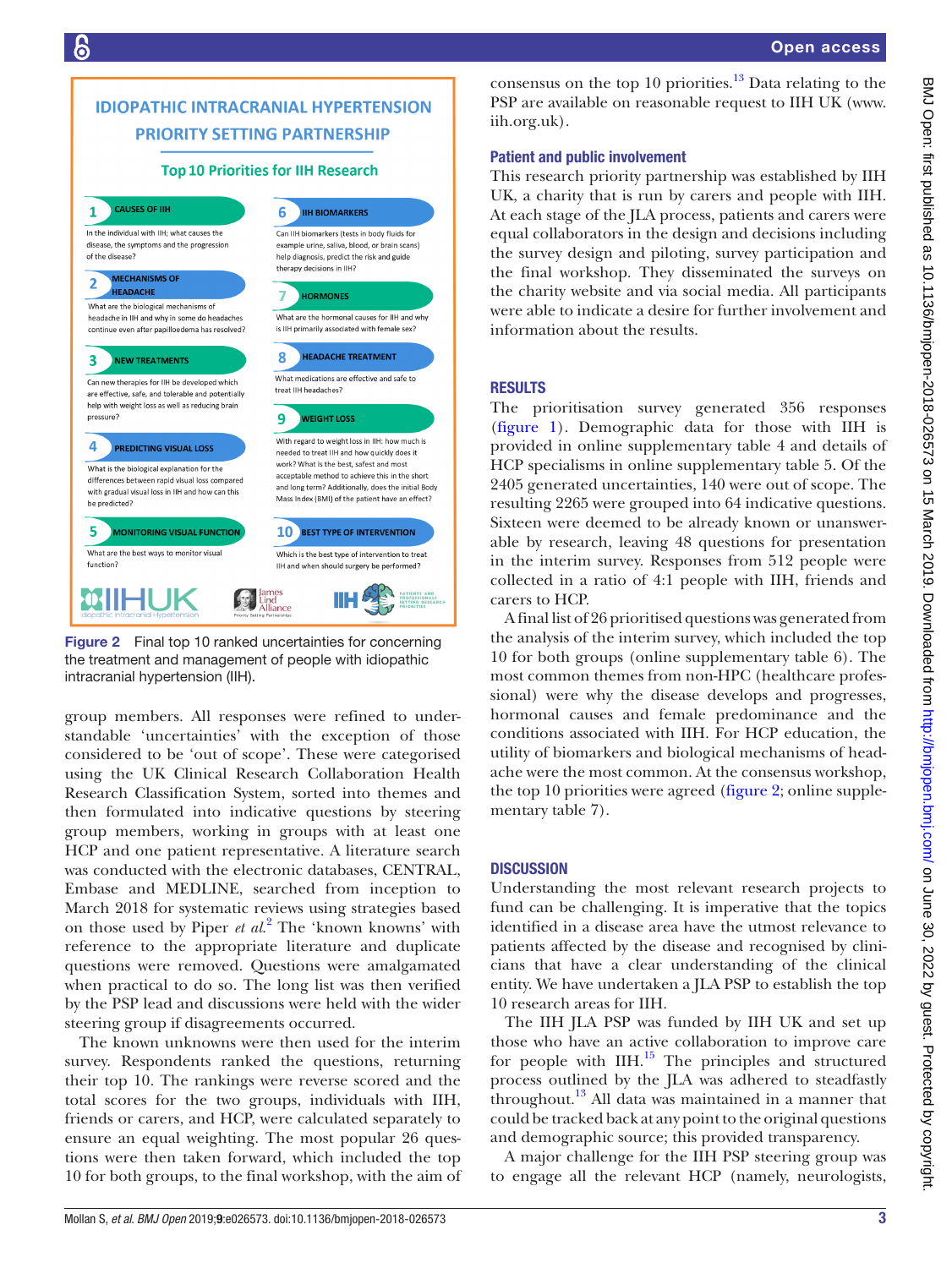ophthalmologists, neurosurgeons, radiologists and orthoptists). The speciality diversity brought strength to the process and allowed for a broad inclusion; however, during the final selection for the top 10, clinicians were clearly polarised by their individual specialism. There are a number of surgical treatments for fulminant visual loss in the form of CSF diversion, as directed by neurosurgeons, and optic nerve sheath fenestration, as performed by ophthalmic surgeons. $16$  More recently, interventional radiologists have performed venous sinus stenting for IIH.[17](#page-4-12) Physicians (both neurologists and ophthalmologists) use weight loss and medical therapies, such as acetazolamide and topiramate. $1^{18}$  This mix of specialism and approach in certain patient groups, that is those at threat of visual loss or with chronic headache, led to expectantly different opinions; for example, surgeons were keen for novel interventions, whereas physicians were promoting better medical therapies.

At the interim survey, it was clear that there was a discrepancy between the non-HCP and HCP in their most popular themes, with patients keen for research into the aetiology, and HCP more commonly ranked education, biomarkers and pathological mechanisms driving headache. The top priority of the patients' group at the interim survey was the same as the final result of the consensus workshop.

Some differing opinions between non-HCP and HCP were expressed at the workshop. One issue was surrounding weight loss, seen by physicians as the only disease modifiable therapy and so a high priority for further understanding. This was a highly sensitive issue among the patients and carers present who voiced that it was not considered so important by patients. During the workshop, a collective decision was made to have a wide scope within the top 10 areas. If a topic was already featured high within the list, questions that contained a similar theme were purposely voted lower. For example, weight loss, the longer more detailed question was ranked higher than the question regarding bariatric surgery, with the reasoning that it could be answered not only by the weight loss question but also by number 10, the intervention question. For this reason, no further ranking below the top 10 should be published. Of note, two areas that did not feature in the top 10, namely, multidisciplinary clinics and an education programme. They were scored as important during the interim survey, particularly by HPC. The consensus workshop delegates agreed that although these are highly important, the PSP is intended to inform grant bodies who fund research and these areas were universally accepted to require improvement.

#### **Strengths**

Within the feedback, people with IIH voiced that they felt their opinions were often not heard; therefore, the IIH PSP has allowed them a voice. There was a good response rate from all groups when considering how rare IIH is. Submissions with low duplication rates were not removed, a process which can introduce bias. All submitted uncertainties were considered in the long list if they were determined to be known unknowns, including those asked by a single respondent. The data analysis followed standard protocols, though it was complicated by the use of multiple questions in the initial survey (online [supple](https://dx.doi.org/10.1136/bmjopen-2018-026573)[mentary table 3](https://dx.doi.org/10.1136/bmjopen-2018-026573)) as each respondent could appear in up to seven separate initial categories.

#### Limitations

Despite the use of identification codes, the multi-level process meant that the number of individuals contributing to the final data set could not be reasonably calculated. The project took 18 months and surveys were closed on schedule, leaving the possibility that this happened before the maximum number of respondents could contribute. Using online surveys as the main method for gathering questions for this PSP may mean that not all those with experience of IIH were aware or able to participate in the process. It is conceivable that possibly all the research questions gathered are not exhaustive. While the JLA process and IIH PSP study recommend those research priorities that are important, there is no guarantee of research funding.

#### **CONCLUSIONS**

The IIH PSP has been an opportunity to understand the areas that are important to all. The primary topic of underlying aetiology requires work both clinically and within the basic laboratory research. Another key area highlighted by this PSP is that of mechanisms of headache in IIH. There is increasing evidence regarding the phenotype of the IIH headache, which is a challenging tradition regarding the raised intracranial pressure (ICP) headache.  $19\overline{20}$  Future work should explore novel therapies for headache in IIH, which is the key driver in lowering the quality of life in this patient cohort.<sup>11</sup> The PSP has the potential to influence the research agenda and consequently in time all area of management, from medical to surgical interventions for this currently idiopathic disease.

#### Author affiliations

<sup>1</sup>Department of Birmingham Neuro-Ophthalmology, University Hospitals Birmingham NHS Foundation Trust, Birmingham, UK

<sup>2</sup>IIH UK, Tyne and Wear, UK

<sup>3</sup>Institute of Applied Health Research, University of Birmingham, Birmingham, UK 4 Idiopathic Intracranial Hypertension UK, Washington, UK

5 Department of Metabolic Neurology, University of Birmingham, Birmingham, UK <sup>6</sup>Department of Neurology, University Hospitals Birmingham, Birmingham, UK

Correction notice This article has been corrected since it was published online. The license type has been updated from CC BY-NC to CC BY.

Acknowledgements We would like to acknowledge all the people who contributed to the surveys. We would also like to acknowledge the support from the partner organisations: Association of British Neurologists, British Association for the Study of Headache, British and Irish Orthoptic Society, Fight for Sight—The Eye Research Charity, The Royal College of Ophthalmologists, Society of British Neurological Surgeons CSF group, Shine, Neurological Alliance and The United Kingdom Neuro-Ophthalmology Special Interest Group.